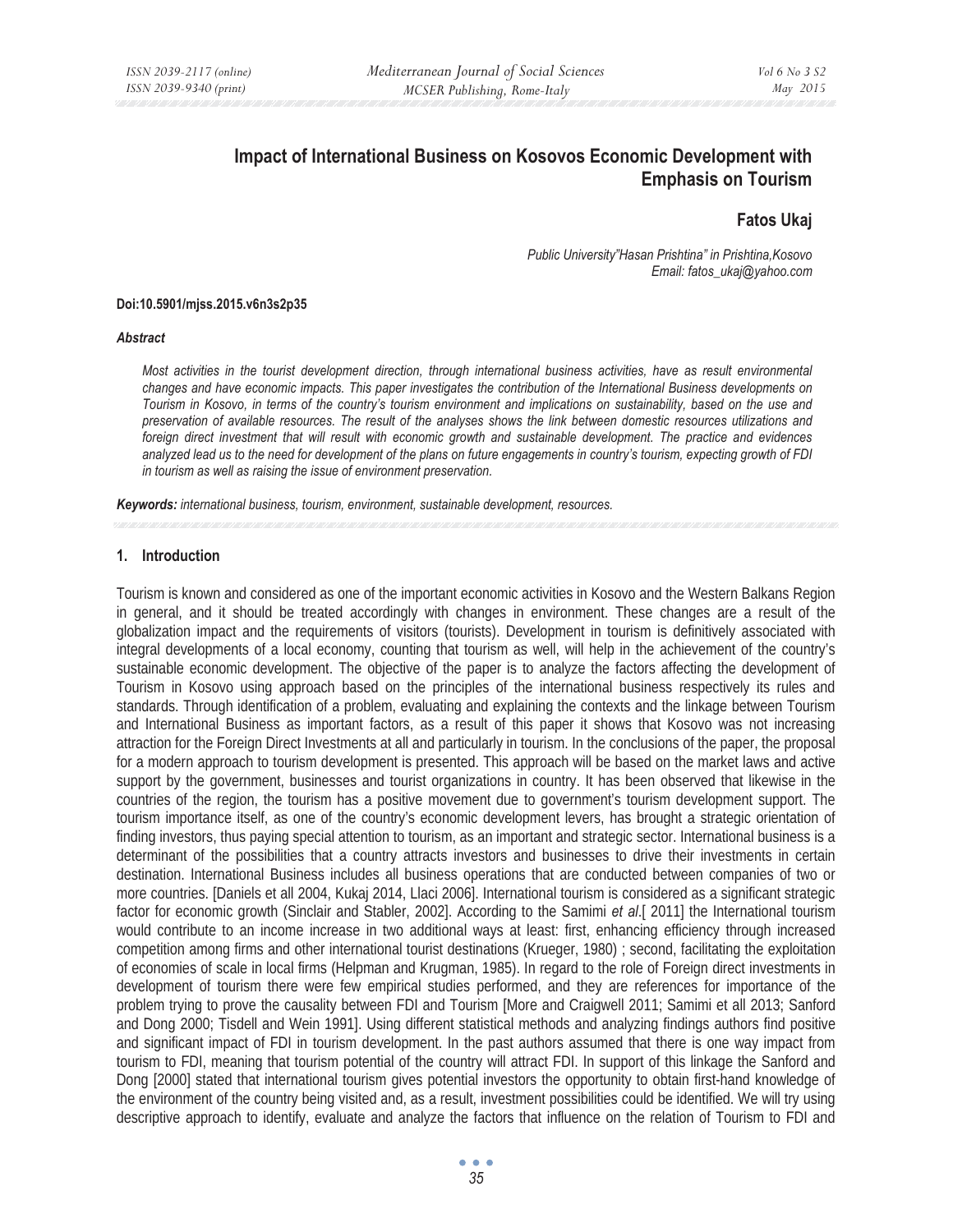inversely. In this manner we will assess the business environment for investing in tourism of a country? What legal infrastructure do we have in order that the investors can carry out their mission, and also achieve economic effects? Do we care to preserve the environment and have a modern approach towards ecology? An expectation from this paper is how to find a modern approach to tourism development, which will be based on the market laws. Such an approach requires that those who have supervision over the tourism industry and its development, they can do so by applying the best European and world practices, performing management activities based on planning, organization, and their control. Here, there is room for application of an adequate marketing strategy combined with interdisciplinary methods that will be able to be adapted, depending on the environmental changes and economic situation. Which marketing mix can give maximum effect in the country's attractiveness for foreign investments?. Recognizing the relationship of the tourism and International business will have significant effects for development of different policies for stimulating investments and tourism marketing of a country.

## **2. Environmental and Tourism Priority Issues**

The economic development of a country such as Kosovo is, usually linked to various fields of the industries, and one of them is tourism, refered to as "sustainable tourism", one that is based on the resources, caring of resources, heritage of a country, ecology, and the success on the market. The achieved globalization level makes visible the need for integrations and economic cooperation in the Balkans region as well, including tourism as a promising industry. The international business development had an increase in the past period and tourism is part of this international economic exchange. Based on the data from WTO(World Tourism Organization) in the world level, the tourism data for the year 2013 has a participation of 9% of GDP (direct, indirect impact ), that is, in each 11 employees one is in tourism, the participation of 6% in the world's export, 1.035 million tourists in 2012, while local tourists are estimated to be 5-6 billions. According to the Kosovo Statistical Office data in 2013 we had 50,074 foreign visitors (officially registered) that is, an increase of 2, 63% compared to 2012 where there were 48,790 foreign visitors. While if we compare 2013 with the 2011<sup>th</sup>, we see an increase by 64.99% compared to 2011 when there has been 30.349 foreign visitors. In tourism precisely, business impacts occur mostly, either in the economic or in the ecological and social aspect, by all means. A tourist who comes to Kosovo to visit for e.g. the country's historical-cultural heritage, has additional or secondary needs, that is, needs for accommodation, restaurants, transport, shopping, which automatically increases the need to increase economic activities related to tourism development. On the other hand, the tourist requirements have to do with the use of certain resources which, from over-exploitation may have an impact on the life environment and nature because it is evident that this would create a quantity of wastes to which it should be paid attention. The work in tourism, however, requires educated people with broad knowledge, which in contact with foreign tourists can meet their demands and needs. Moreover, it can be seen the social impact on the country through employment, education and care for environment. Therefore, we are faced with a chain, which up to tourism development, shows us whether we have a good tourism offer, sufficient investments, institutional support and human and material resources. On the other hand the tourism development, directly or indirectly impacts the economic development of the country-region, more spending of resources(water, energy, etc.) , damaging of flora and fauna, environmental pollution (wastes, vehicles ), the impact of tourists on the style and life of locals (changing of moral, culture norms, etc.). The degree of importance of these issues in Kosovo and in the region is not at desired level, it turns out that, for side effects there's no strategy. Apart from the economic aspect of tourism development, it should be paid attention to the impacts of this phenomenon on the country's environment and surroundings. If we have tourism and economic development in general, then the goal should be to have a "Sustainable development". Sustainable development is a development that meets present needs without compromising the ability of future generations to meet their needs. It contains within itself two key concepts: The concept of "needs", in particular the essential needs in poor countries, to which priority should be given; and the idea of imposed limitations by the state of technology and social system on the environment's ability to meet current and those future needs.[WCED 1987]. A sustainable tourism development should be each country's objective, and this would be achieved if the profit desire would be harmonized, resources preserved, specific features such as culture and tradition, waste management, care towards nature, etc. A country's sustainable economic development is achieved by cooperation on the level of state institutions and economic subjects, but in fact this cooperation should be based on its three components, and those are the country's economy, ecology and society. These three sustainable development dimensions are in constant mutual interaction completing each other. (Ebner,D. & Baumgartner,R.J 2006). At the international level, since the 90s (Rio Declaration 1992), it has been made clear that we shall pay attention to the tourism development impact on the environment, and why this has become an international issue, because the environmental impact is not felt only in the countries of tourist destinations but also in other countries of the region and beyond. So, positive impact is directly noticed through development and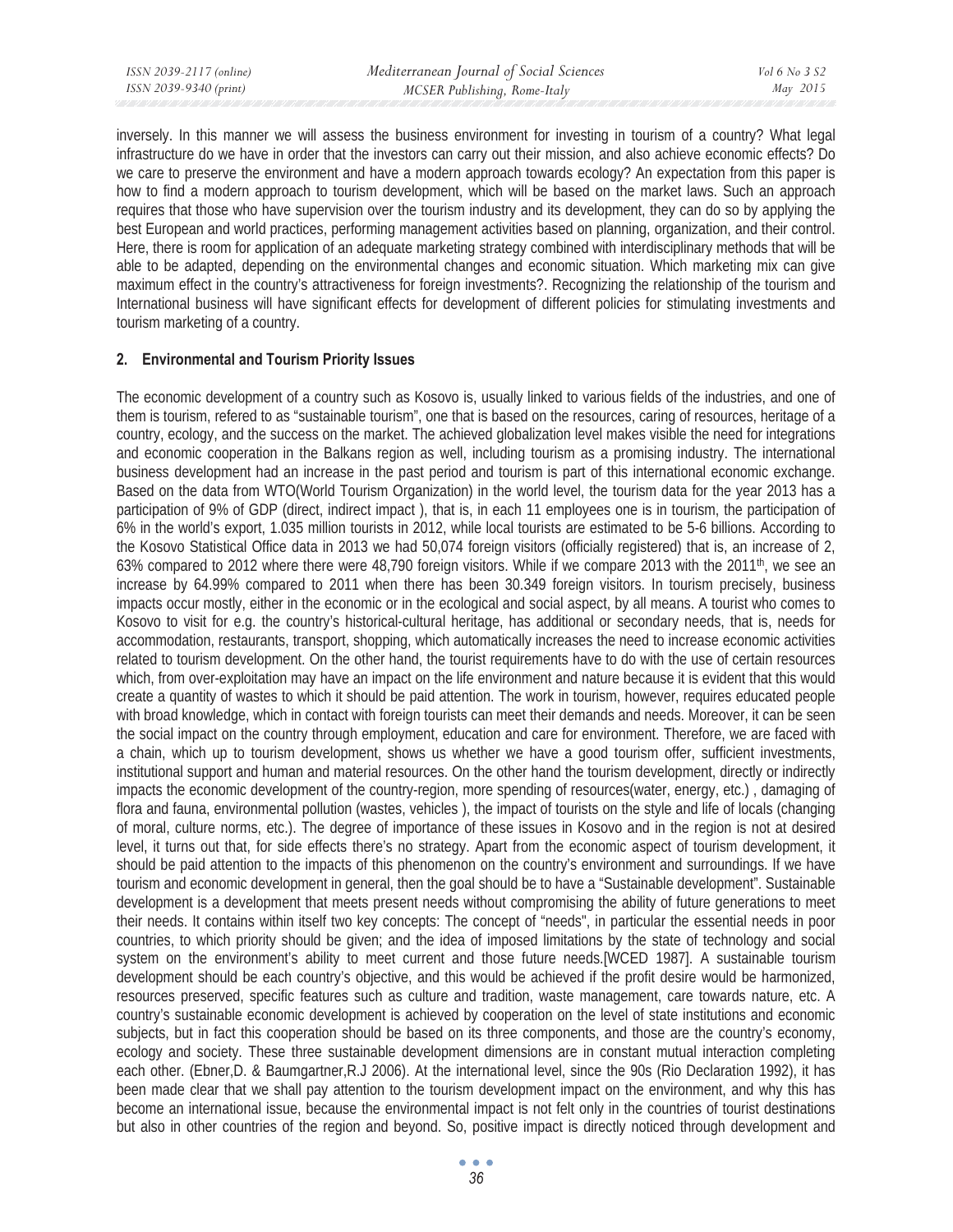welfare improvement in tourist destinations and the countries in which it has an effect, however, a negative impact is noticed through usage of resources, pollution, even in other countries. How much attention is paid to these issues remains the responsibility of state institutions that should be engaged in the creation of environmental protection policies. The role of economic subjects isn't anymore unimportant that, besides economic benefits, they express their readiness and willingness to deal more seriously with environmental issues. No one denies the need to have economic business accounts positive, but, they should put emphasis on that they should be aware that in addition to their identifiable expenses, either monetary or material, it should be taken into account the resources non-monetary expenses, left in your disposal in order to achieve the satisfaction of tourists and meet their needs.

## **3. International Business**

Sustainable Tourism development is related to the resources and their usage, moreover this concerns also the businesses on this field which must be familiar with, and operate based on the principles of the international business respectively its rules and standards. Economic development, a local institutional imperative, has to do with tourism, which can be a pillar of a national economy. The globalization level has made it possible and necessary that, the development impact in the tourism field in the countries of the region and beyond, to encourage local entrepreneurs to invest in capacities, mainly hotels and accompanying services. All this development is going in the direction of improving the supply, quality and care for visitors, by application of a marketing that remains desirable. Development in this globalization means also the adaptation and harmonization with the European and world tourism standards which requires a different management, application of the marketing concept. Whereas the transfer of knowledge is essential due to the intersectoral cooperation, it is important for the country's economy, in order to use novelty from different countries of the world, and skills of local experts in the tourism field. In the creation of a touristic offer, we should be concentrated on the wealth, cultural and historical heritage, which may be incorporated with an offer of complementary resources of the countries in the Balkans. This should be seen as a possibility, and not as an obstacle, because with a good adjustment, the tourists while visiting a country in the region can also be interested in the Kosovo's offer. In the current situation a tourism definition makes it an organized activity that at this time creates a capital which could be a decisive factor in the future local economy development, in the function of the tourism development as well as other branches of economy, culture, sport, etc. Kosovo should be integrated into the regional developments and initiatives, which will make Kosovos tourist offers a part of tourist packages for the visitors from the whole world. Globalization is a fact that has affected us as well, and it can be seen from the visitors' interest from Japan, Europe, etc., to spend few days in Kosovo, after having visited any other country of the Balkans. The lack of touristic resources such as a sea or lakes, can be compensated with mountains, cultural and historical heritage. This makes regional integration and cooperation necessary and inevitable. Afterwards, with little invention and investment, the involvment of the world tour operators will take place, in bringing visitors from entire world. Prognoses of "Touristic vision 2020" of the World Tourist Organization [WTO] predict that international visits in the world level will reach 1,56 billion by 2020, or it will be realized a turnover approximately of 2 billion US dollars, which itself shows the growth of tourism branch in the world level. The important thing is to be identified the route through which tourists reach the touristic destination, overall characteristics of the countries differ, and Kosovo in contrast to countries in the region has alternative of the road and air traffic by which the tourists and visitors arrive. From the experiences of other countries as a way of reaching the tourists destination according to the WTO we note and distinguish that: by "air"arrived 52%, by "roads" 40% of arrivals, 6% through "water road", and by "train" 2% of the number of visitors.

# **4. Investment Characteristics and Organization in Tourism**

Foreign direct investments or FDI (Foreign Direct Investment) are necessary, welcomed and important for Kosovo but also for the regional countries such as Albania and Montenegro, they would be as an economy infusion in general, but also for tourism as a potential, on which are counting these countries and their economies. Foreign direct investments FDI have been defined as cross-border investment, by non resident economic unit with an objective of taking a sustainable interest in a resident enterprise of another economy.[OECD 2013]. Investments in tourism are important because of the fact that they are investments which on the greatest part of the fresh capital remain within the hosting country, mainly as a capital, technology, and know-how. Foreign direct investments in Kosovo in 2012 were 232 million Euros, which is, for 41,2% less than in 2011 , which is, 5% of GDP being a noticeable deterioration.[CBK 2012]. So fare the curent way of managing foreign investments there's no space for praiseworothy, excluding Montenegro, where the majority of tourism investments is done by foreigners, this trend both in Kosovo and Albania should take another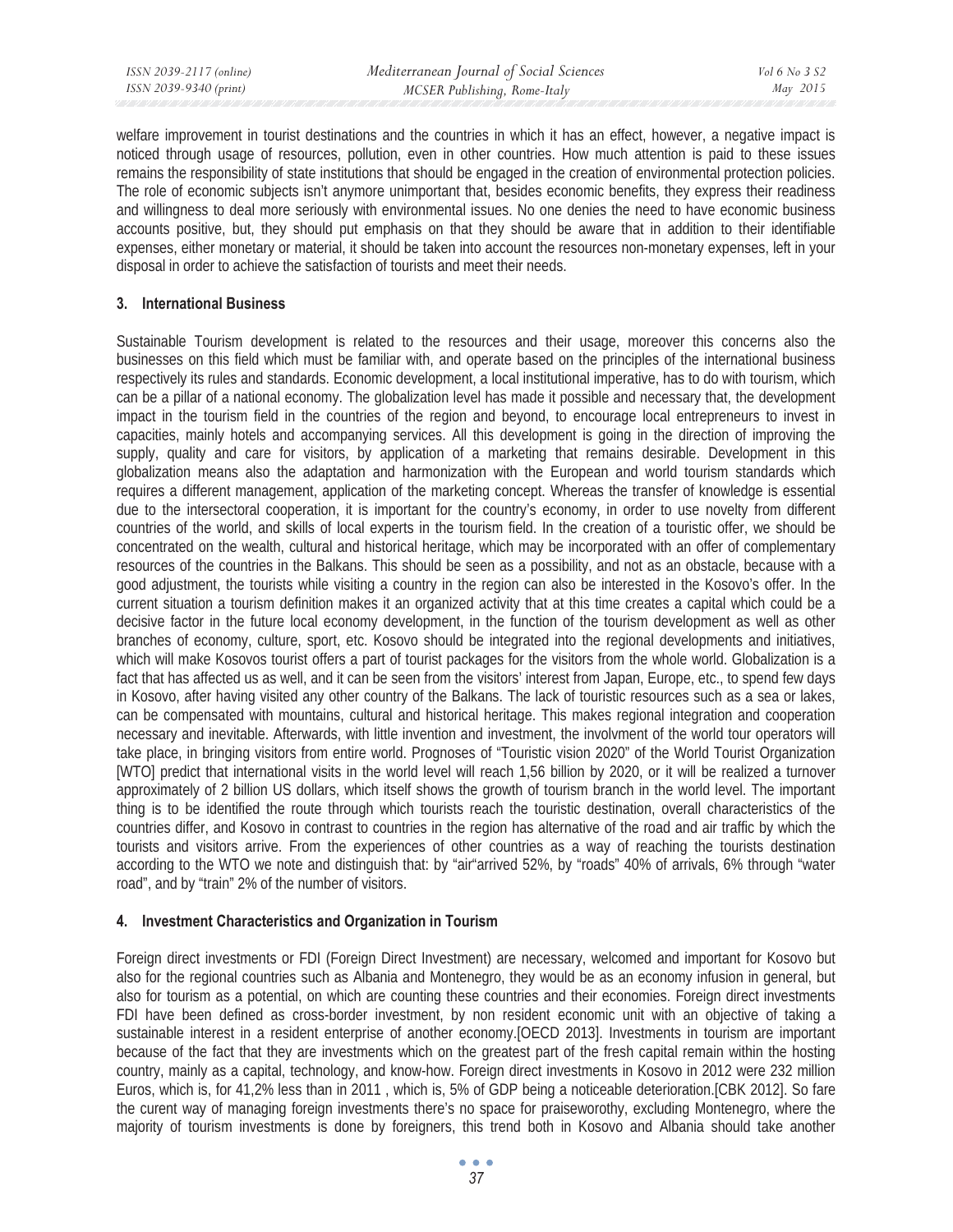direction, and became attractive for foreign investors. The capacity of local investors is small and limited, while large foreign investors have not yet decided to enter in this region , first of all because of the lack of information, political-legal circumstances, financial crisis, etc. Serious investments by sizable investors will bring substantial capital with them, and just because of this in the game will be lot of money and long-term major projects. The region countries haven't managed to communicate with the stakeholders and to persuade them on the opportunities, resources, legislation, investment safety and other advantages compared to the competition (other countries), which it should be pointed out, in a broad neigberhood as it is Croatia, Cyprus, and Greece. It doesn't stand the fact that there has been no interest by big investors, but the response of governments was sluggish and not insistent on providing support, and for this reason many of them hesitated and withdrew from the idea to invest. Precisely, the phase when the investors' interest is expressed in these countries is problematic, because the bureaucracy slows down and complicates every step of the process, but also it blurs things, which makes the investor to lose patience and faith in the country where he wants to invest his capital. Actually, here it is necessary a communication based on the marketing mixed concept, making it necessary for the process that carry through investments: from tourist enterprises, a particular towns, and tourist destination in general. It has to be computerized and automated, thus it becomes attractive for investors and easy to investment, since they will have enough information on the conditions, most favorable time, and commitment that await. Today, definitively, the speed in the worlds economy, as well as, the right moment are the factors that determine the development opportunity of a country, and if the countries of the region such as Kosovo, Albania and Montenegro don't adapt their economies to a such pace, that is, to keep up step with the world, then the others in the closer and far circle, as well, with take the opportunity, thus leaving the economy and tourism of these countries at the low development level and unattractive to investors, and this certainly isn't in the interest of anyone including governments of respective countries. In foreign direct investments, we distinguish two dominant modes of investment, which are Foreign Direct Horizontal Investments and Foreign Direct Vertical Investments [GDWH 2011]. Foreign Direct Horizontal Investments in fact are those when it's invested in the same fields in another country, in this case it would be tourist enterprises of the region and beyond to invest in the field of tourism in our countries. This represent possibility to invest in the existing capacities in the country of investment, by improving and expanding capacities, or starting with entirely new projects from the beginning. In Montenegro and Croatia there are some examples where large world companies have built capacities of tourist facilities with direct investments either through privatization, partnership, franchise, etc., in this case it's important that serious enterprises-investors know and understand the risk of action in other political and cultural environment from their domicile country, and they adapt to circumstances i.e. " game rules", and can extend their activities in these countries as an expansion, though they are present in other tourist countries of the region, or they want to take advantage of being the first in the countries that aim the tourism development. Foreign Direct Vertical Investments in fact appear in two forms, the first one is when the investor wants to make investment in other country, to manage to provide inputs for the process in the country of origin. And the second is when the investor wants to invest in a country, which he would exploit for the sale of his outputs. When it comes to investments in tourism, these forms are also applicable, that is, we have investors from different areas that invest in transport, sport and recreation, parking lots for yachts, etc. In both modes of foreign direct investments a question is made that why an investor would get into trouble and would like to spend in the capacity building in a foreign country? Certainly, each investor has his own specific arguments that make him give priority to a country. However, in general, there are two answers to this question and the first is the strategic behavior argument, while the second falls on that of access to non-perfect markets. Strategic behavior argument has to do with the case when investors, entering in new markets, take advantage of being the first, in order to be noticed in the future "game rule". The entry in non-perfect markets is a way which is preferred for those that want to put in their "know-how' reaching advantage and generating benefits, but also providing sustainability in that market investing in strategic tourist places.

### **5. Conclusion**

Having done analyses in this paper we proved the existence of the causality and relationship between development of the tourism and involvement of International business especially through attracting Foreign Direct Investment. The country that has resources for development of tourism as Kosovo, and intention to develop a tourism sector through inflows of FDI will have to promote internationally the offer and attractions, there is a relationship between tourism related FDI and growth of incoming tourism. Regarding tourism development, it should be given an importance and priority in relation to other economic branches, taking into account its impact on other supporting branches of tourism, and more harmonized regional development, as well as the employment of active population. The inclusion in the international tourism market would be easier with attraction of foreign investments, overcoming of the tense political situation in the region, increasing of interstate communication, as well as, direct involvement of the EU with its projects for the stabilization and creation of